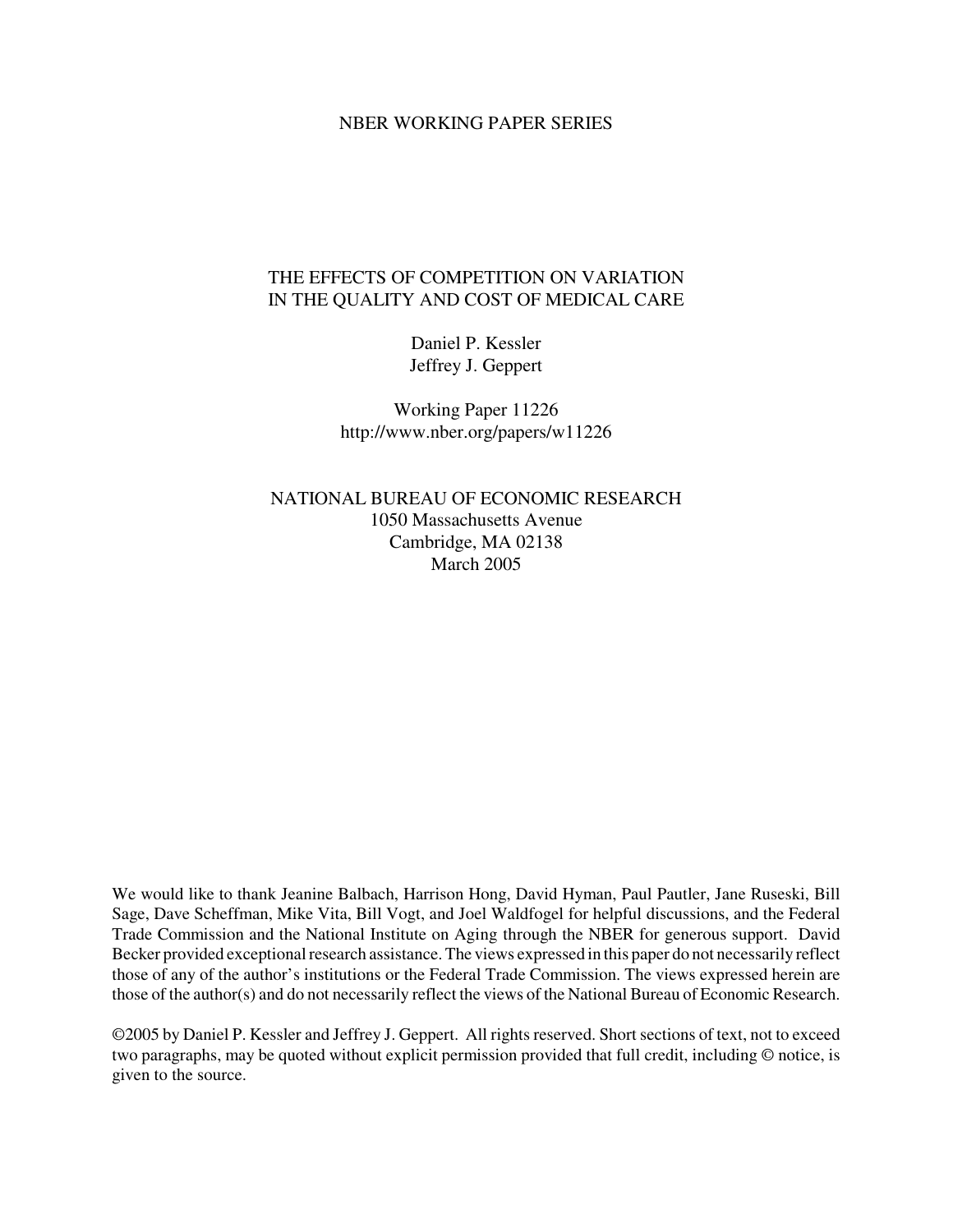The Effects of Competition on Variation in the Quality and Cost of Medical Care Daniel P. Kessler and Jeffrey J. Geppert NBER Working Paper No. 11226 March 2005 JEL No. I1

## **ABSTRACT**

We estimate the effects of hospital competition on the level of and the variation in quality of care and hospital expenditures for elderly Medicare beneficiaries with heart attack. We compare competition's effects on more-severely ill patients, whom we assume value quality more highly, to the effects on less-severely ill, low-valuation patients. We find that low-valuation patients in lesscompetitive markets receive more intensive treatment than in more-competitive markets, but have statistically similar health outcomes. In contrast, high-valuation patients in less-competitive markets receive less intensive treatment than in more-competitive markets, and have significantly worse health outcomes. Since this competition-induced increase in variation in expenditures is, on net, expenditure-decreasing and outcome-beneficial, we conclude that it is welfare-enhancing. These findings are inconsistent with conventional models of vertical differentiation, although they can be accommodated by more recent models.

Daniel P. Kessler Graduate School of Business Stanford University Stanford, CA 94305 and NBER fkessler@stanford.edu

Jeffrey J. Geppert SPHERE Institute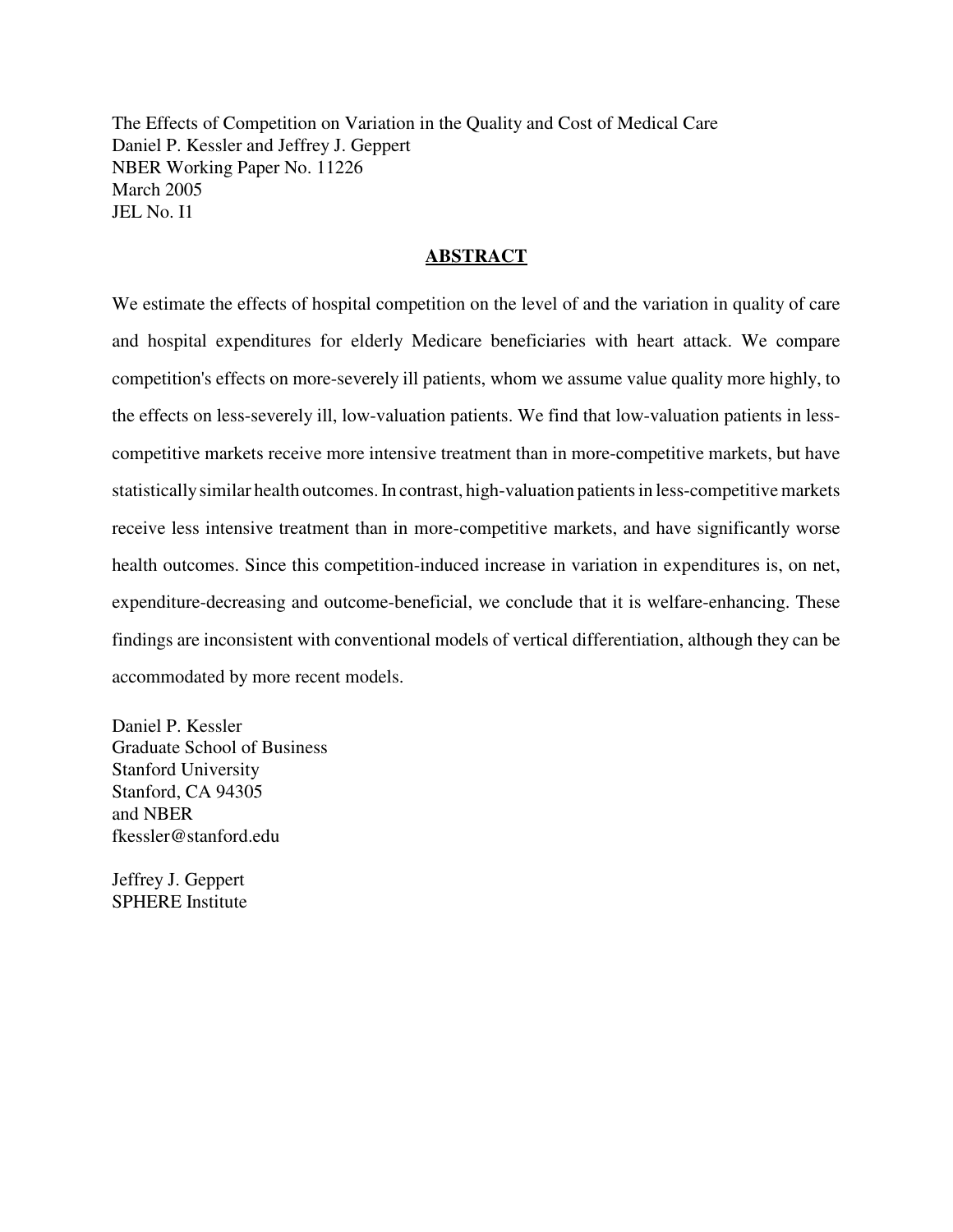#### **Introduction**

Recent studies have emphasized the importance of vertical differentiation in markets for hospital services. Yet, most analyses of how hospitals compete do not investigate competition's effects on hospitals' strategic choice of quality of care. In this paper, we estimate empirically how conventional measures of hospital market competitiveness affect the distribution across patients of health outcomes and medical expenditures. This contributes to the existing literature in at least three ways.

First, different theoretical models offer opposing predictions of how competition affects vertical differentiation. Thus, empirical evidence can be used to test such models against one another. Second, estimates of the effect of competition on vertical differentiation are important for policy making. For example, understanding whether competition benefits all patients equally, or benefits some patients at the expense of others, improves the targeting and coordination of antitrust and other health care quality regulatory policies. Third, many researchers have argued that the substantial variation in the cost of medical care across geographic areas is socially wasteful (see Fisher et al. 2003 for a comprehensive cataloguing of this work). Estimates of the effect of competition on area variation in quality and cost can therefore indicate whether at least a portion of this variation is socially constructive or harmful.

In particular, we investigate how competition in hospital markets, as measured by a Hirschman-Herfindahl index (HHI), affects the health care utilization and outcomes of essentially all nonrural elderly individuals enrolled in traditional fee-for-service Medicare who suffered a new heart attack (AMI) between 1985 and 1996. We estimate the extent to which the HHI has different effects on patients with prior year hospital utilization and those without it, holding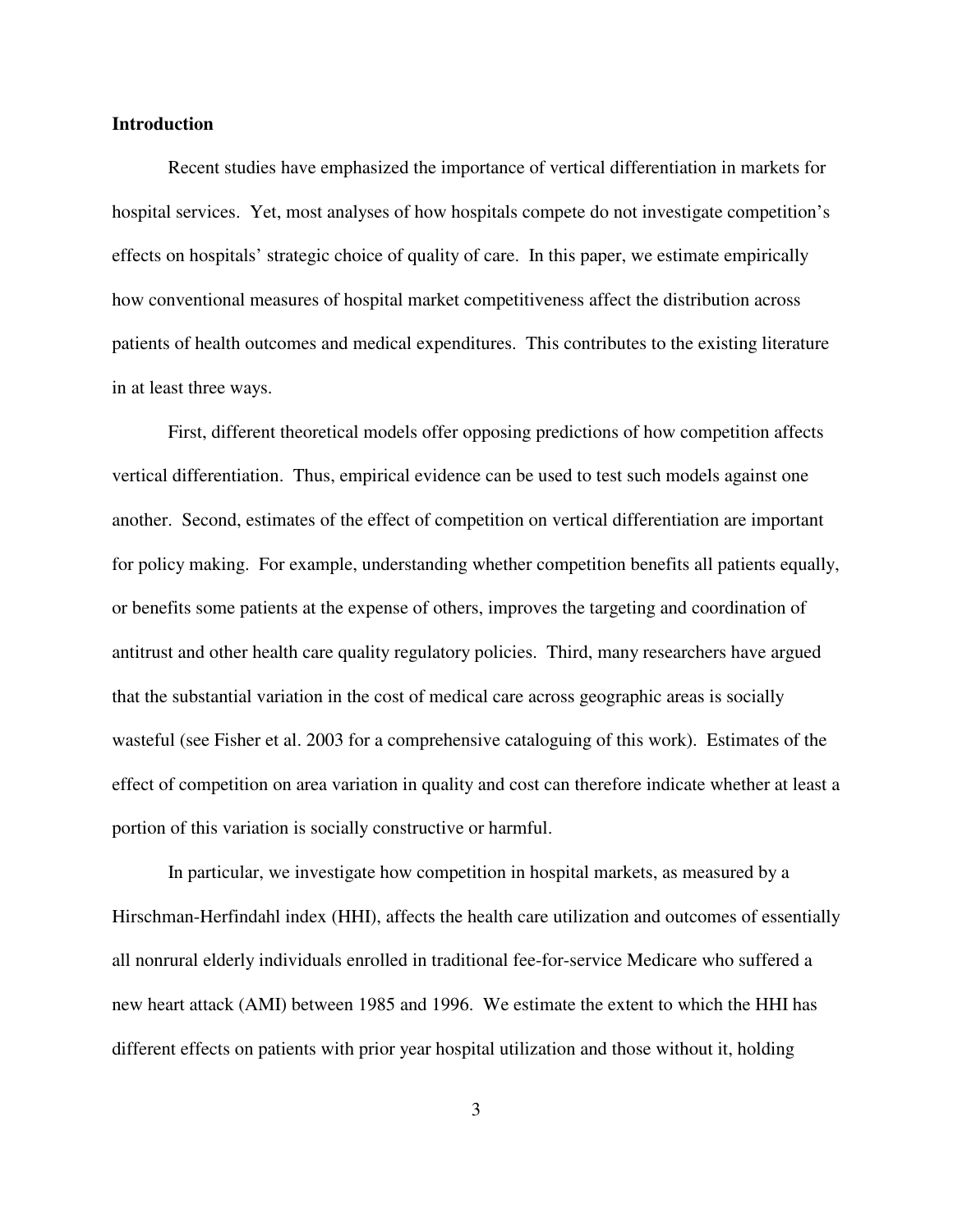constant 5-digit-zip-code fixed effects and other characteristics of individuals and hospital markets. Because the health outcomes of prior-year-hospitalized AMI patients are substantially worse (and their utilization substantially higher), we describe them as "high-risk" and their prioryear-non-hospitalized counterparts as "low-risk." Consistent with previous research (e.g., Capps, Dranove, and Satterthwaite (2003)), we assume that high-risk patients have a higher willingnessto-pay for quality than low-risk patients. By examining how the HHI affects each of these two group's subsequent outcomes and expenditures, we explore both how competition affects variability in quality and how this competition-induced change in vertical differentiation affects social welfare.

The paper proceeds as follows. Section I briefly summarizes the previous research on this subject. Section II outlines our data and models. Section III presents our results. Section IV concludes.

## **I. Previous Research**

Eliminating an independent competing hospital from a market changes neighboring hospitals' strategic incentives, thereby changing the types of treatment, prices, and qualities that they offer. According to this reasoning, the welfare effect of a change in competitiveness, such as a proposed merger, is determined by comparing the quality of and expenditures on treatment in competitive and uncompetitive markets, holding all other observed factors constant (e.g., Kessler and McClellan 2000).

Yet, as Tay (2003) shows, such an analysis is not a complete description of how hospitals compete. Quality may not be wholly endogenous. For example, if some hospitals are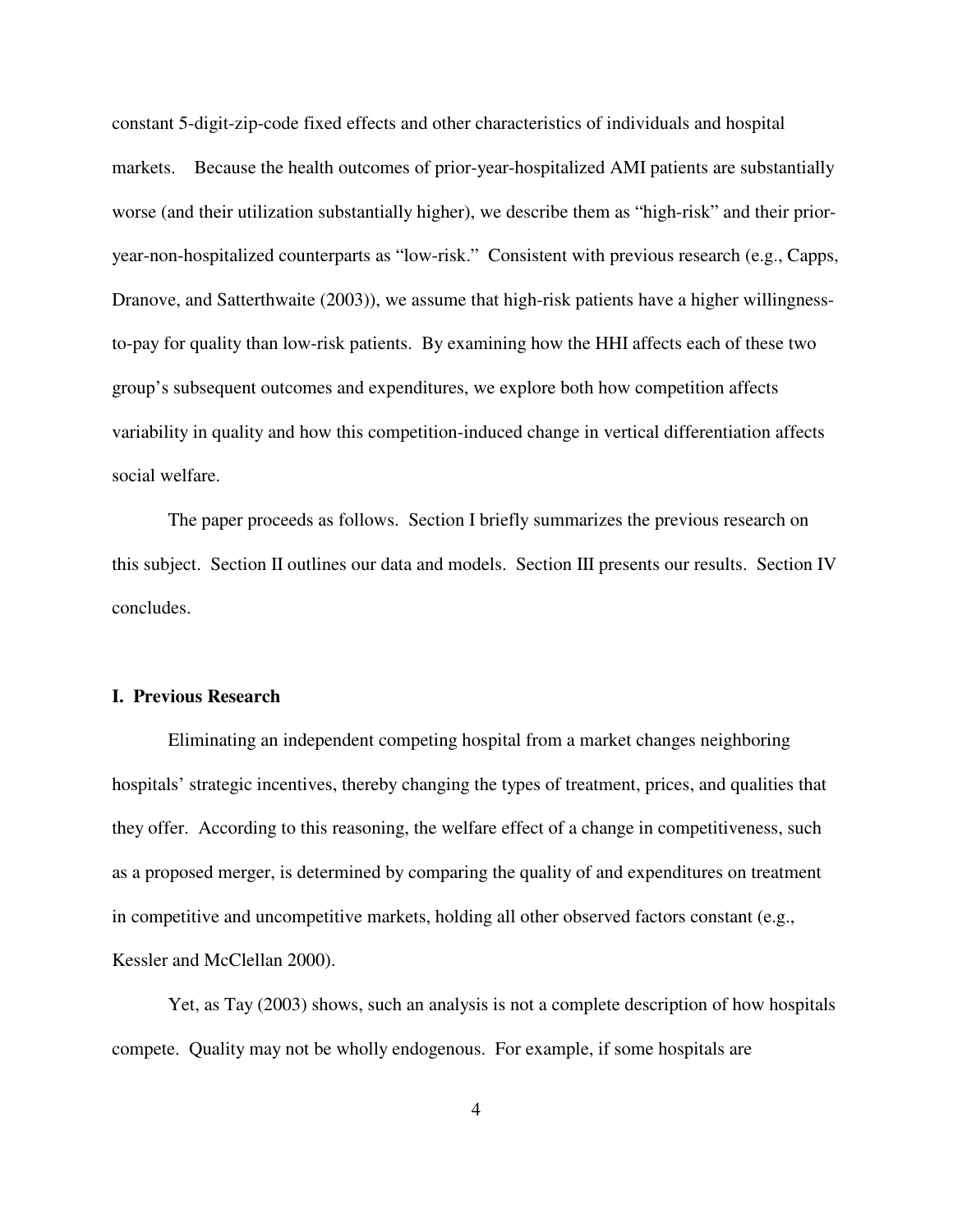permanently high-quality and others permanent low-quality, then the effects of mergers may not be accurately predicted by a model that fails to account for vertical differentiation. In addition, even if quality is endogenous, simply knowing the average or total effect of a change in competition leaves many important issues unresolved. Changes in competition may benefit patients in aggregate but still harm some subgroups.

Theoretical models of vertical differentiation illustrate how this can happen. Conventional models (e.g., Gabszewicz and Thiesse 1980 and Shaked and Sutton 1982) emphasize how oligopoly increases quality variation at the expense of social welfare: firms try to relax price competition though differentiation (see Tirole 1989 section 7.5.1. for an excellent exposition of these models). In markets for hospital services, these models imply that oligopoly hospitals lower the quality of care for low-risk (i.e., low-valuation) patients in order to be able to charge their high-risk (i.e., high-valuation) counterparts more. In the terms of our empirical models, less-competitive markets should have greater variation in quality and expenditures, higher rates of mortality and cardiac complications for low-risk patients, and higher expenditures for high-risk patients.

In more recent work, however, Acharyya (1998) shows that without restrictions on cost functions, uncompetitive markets may or may not have more quality variation. Indeed, in an oligopoly model incorporating both horizontal and vertical differentiation, Anderson and De Palma (2001) show that under certain assumptions the unique equilibrium has all firms choosing a single (suboptimal) quality. In the terms of our empirical models, more recent work allows less-competitive markets to have higher rates of adverse outcomes and lower expenditures for high-risk patients, or low-risk patients, or both.

5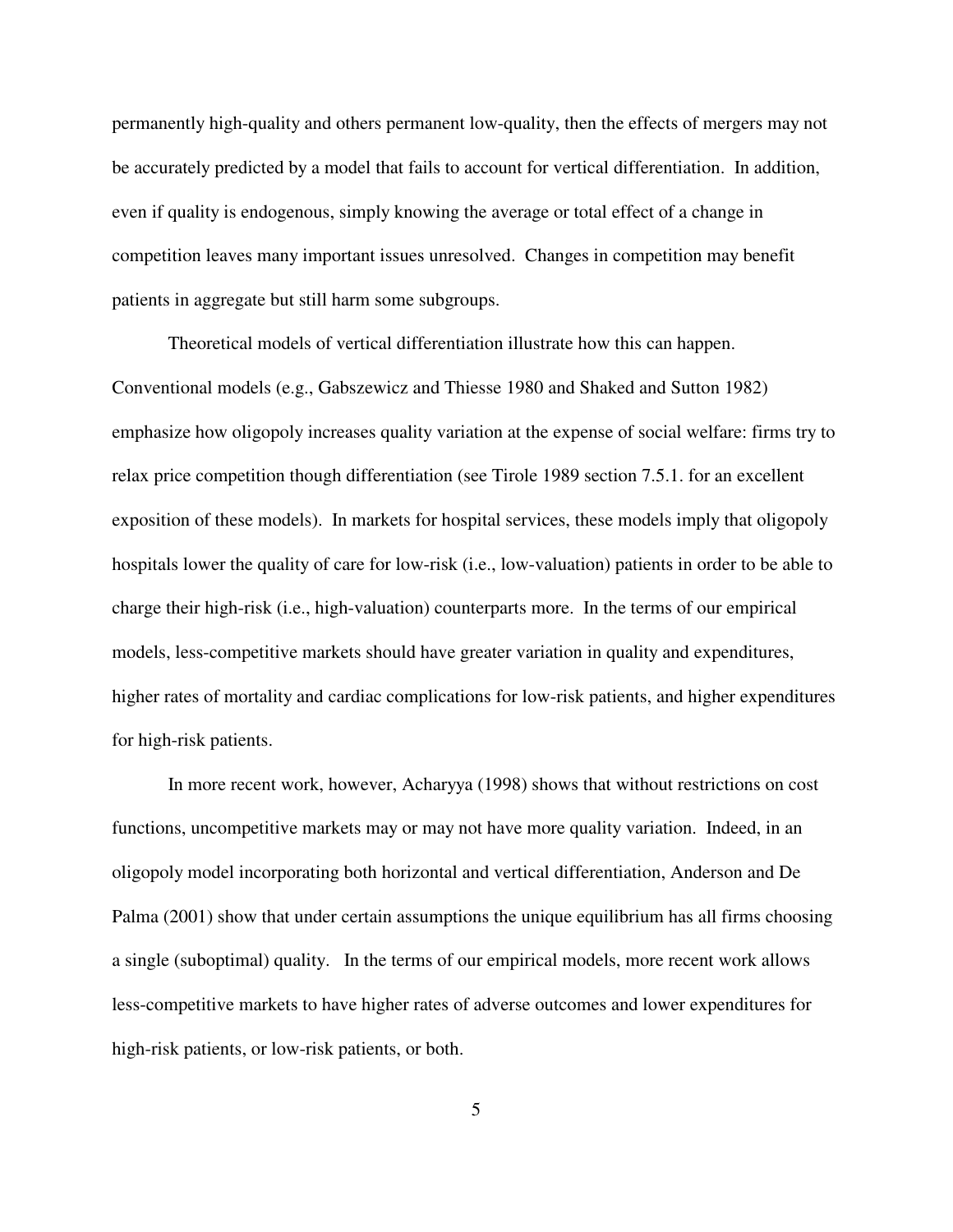In this paper, we empirically test the hypotheses of these models. We separate patients into two groups: those with a low- versus a high valuation of quality based on a measure of their health status at the time of onset of illness. By estimating the effect of concentration on the mortality, cardiac complications, and medical expenditures of low- and high-valuation patients, and for patients overall, we investigate the extent to which conventional models of vertical differentiation explain behavior in hospital markets. In addition, these estimates allow us to identify the welfare consequences of competition-induced variation in quality. If an increase in variation leads to lower expenditures and better outcomes, then we conclude that it would increase welfare. If it leads to higher expenditures and worse outcomes, then we conclude that it would decrease welfare. If it leads to lower expenditures and worse outcomes (or higher expenditures and better outcomes), then we calculate the implied cost per life saved to determine its welfare effects.

## **II. Data and Models**

Data

We use data from three sources. First, we use comprehensive individual-level longitudinal Medicare claims data from the Centers for Medicare and Medicaid Services (CMS) on the medical utilization of virtually all non-rural elderly fee-for-service Medicare beneficiaries with a new occurrence of a heart attack (AMI) in 1985-1996. We determine whether the individual had acute care hospital utilization in the year prior to his or her AMI as a measure of the severity of his/her illness. We calculate several measures of utilization in the year after the individual's AMI, including the following: total acute and non-acute (mostly skilled nursing)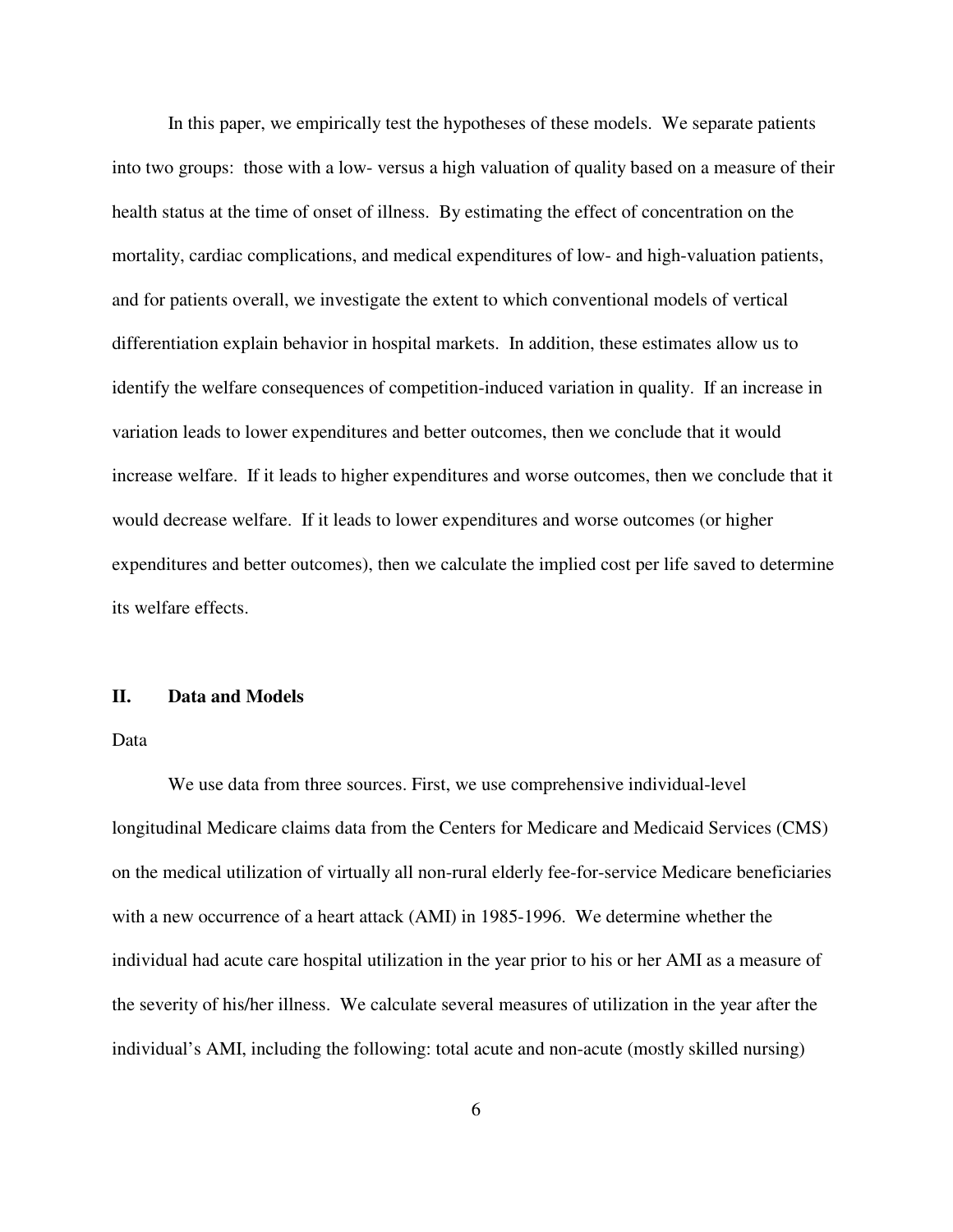Medicare expenditures (including deductibles and copayments) and total acute and nonacute days in the hospital in the year following their admission for the study illness. Measures of utilization include all inpatient reimbursements (including copayments and deductibles not paid by Medicare) from claims for all hospitalizations in the year following each patient's initial admission. Measures of the occurrence of cardiac complications were obtained by abstracting data on the principal diagnosis for all subsequent admissions (not counting transfers and readmissions within 30 days of the index admission) in the year following the patient's initial admission. Cardiac complications included rehospitalizations within one year of the initial event with a primary diagnosis (principal cause of hospitalization) of either subsequent AMI or heart failure (HF). Treatment of AMI patients is intended to prevent subsequent AMIs if possible, and the occurrence of HF requiring hospitalization is evidence that the damage to the patient's heart from ischemic disease has serious functional consequences. Data on patient demographic characteristics were obtained from CMS's HISKEW enrollment files, with death dates based on death reports validated by the Social Security Administration. The CMS HISKEW enrollment files include demographic information on virtually all elderly Americans (including those enrolled in Medicare HMOs) because of the extremely high rate of take-up in the Medicare program.

Second, we use data on U.S. hospital characteristics collected by the American Hospital Association (AHA). The response rate of hospitals to the AHA survey is greater than 90 percent, with response rates above 95 percent for large hospitals ( $>300$  beds). Third, we use a hospital

7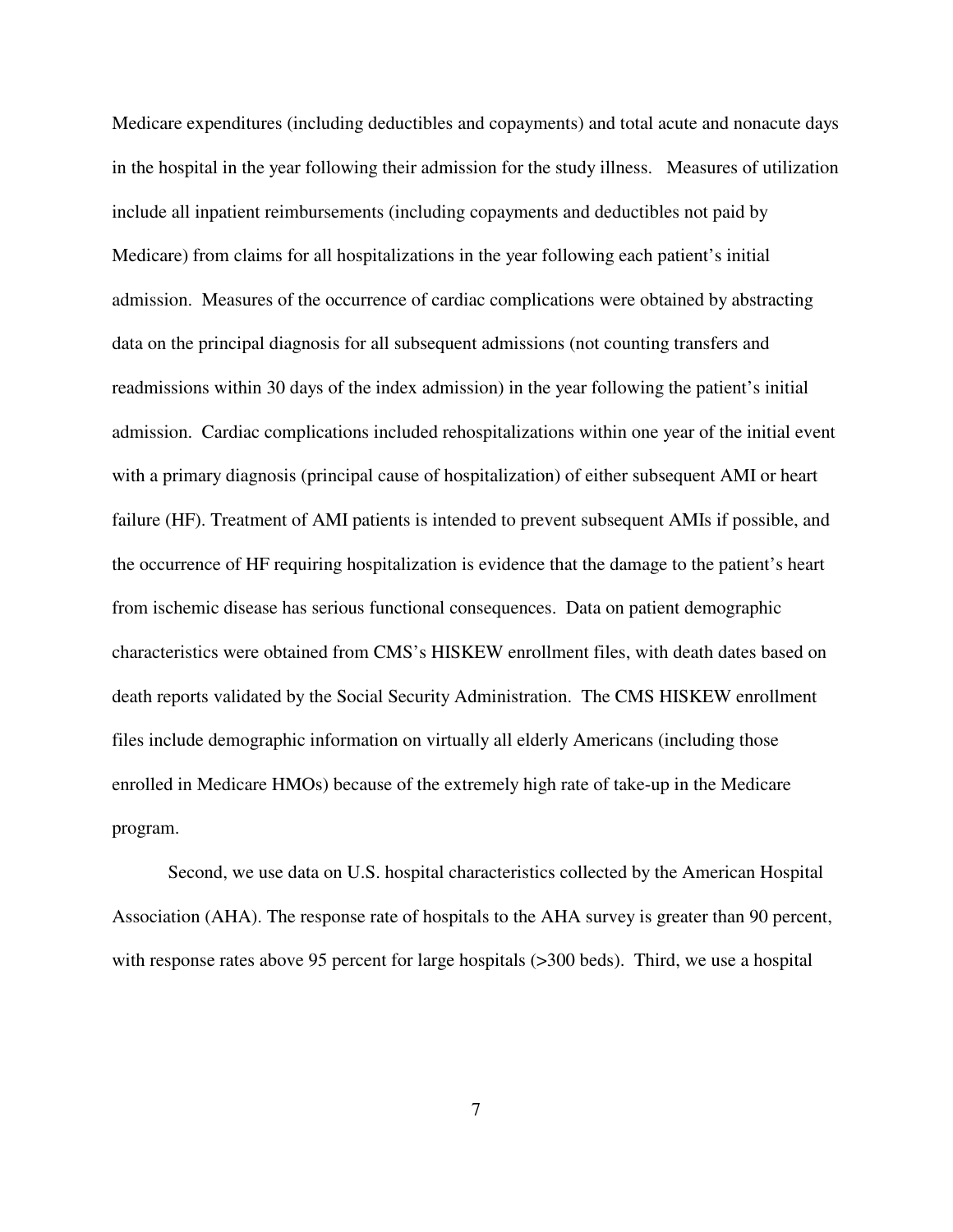system<sup>1</sup> database constructed from multiple sources (see Madison 2001 for a detailed discussion). The AHA survey contains extensive year-by-year information on hospital system membership status. Our validity checking indicated that the universe of systems and system hospitals, and the timing of hospitals' system membership, as defined by AHA did not conform to discussion of hospital systems in the trade press such as Modern Healthcare. We therefore created our own system database based on a combination of the AHA and other sources.

#### Models

We model the effect of competition on the level and the dispersion between high-risk and low-risk patients of quality and medical expenditures. We identify the effect of competition with an HHI that is a function of distances from each patient to his hospital choices and other exogenous characteristics of patients and hospitals. To do this, we use a three-stage method.<sup>2</sup>

First, we specify and estimate patient-level hospital choice models as a function of exogenous determinants of the hospital admission decision. We do not constrain hospital geographic markets based on a priori assumptions. We allow each individual's potentiallyrelevant hospital market for cardiac-care services to include all nonfederal, general medical /surgical hospitals within 35 miles of the patient's residence with at least five admissions for AMI, and any large, nonfederal, general medical/surgical teaching hospital within 100 miles of the patient's residence with at least five AMI admissions. We model the extent to which

<sup>&</sup>lt;sup>1</sup>We define hospitals as members of a system if they are owned or controlled, in whole or in part, by a common entity.

<sup>&</sup>lt;sup>2</sup>The following explanation follows the explanation in Kessler and McClellan (2000); that paper also contains a formal derivation of these methods.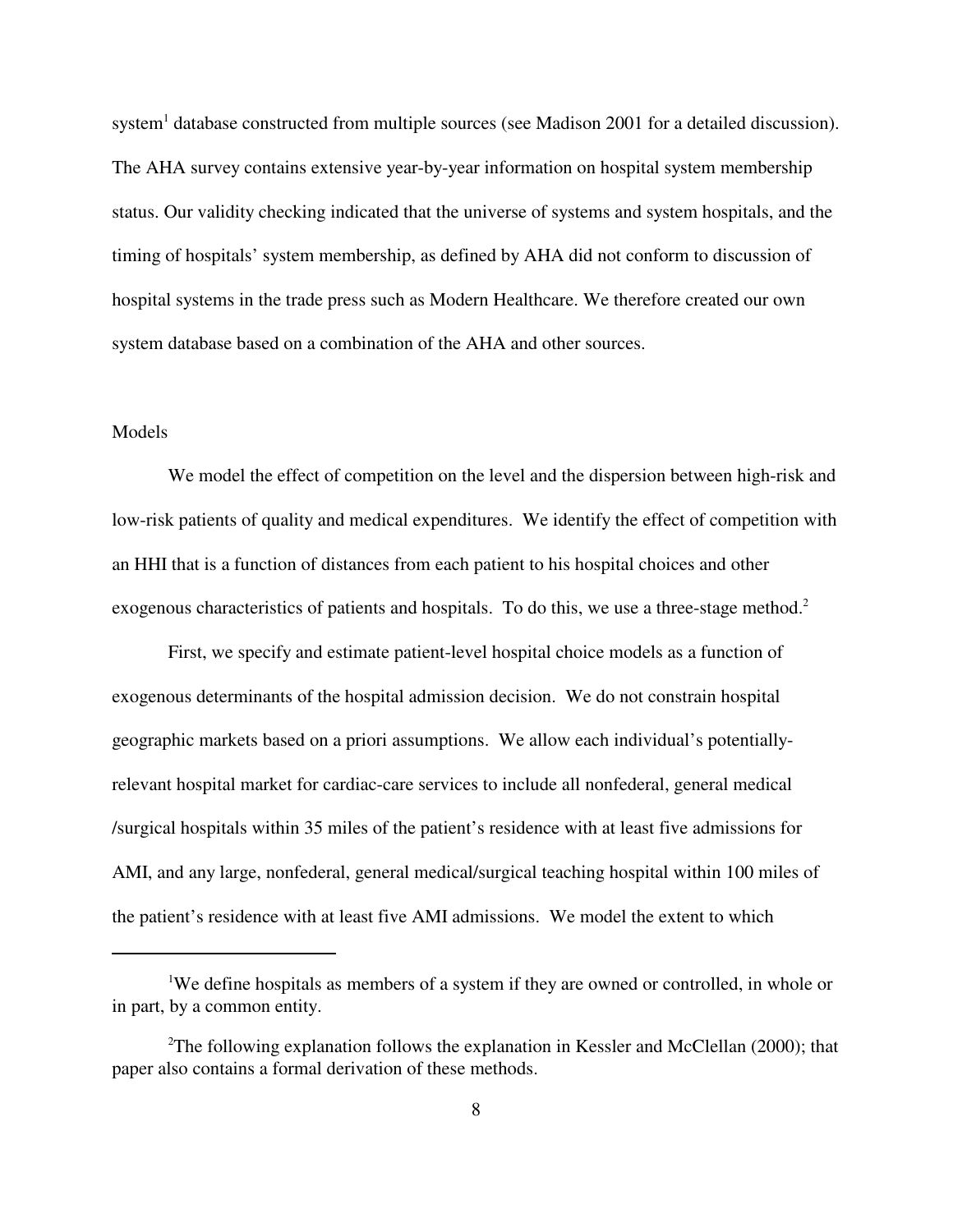hospitals of various types at various distances from each patient's residence affect each patient's hospital choice, and we also allow each patient's demographic characteristics to affect her likelihood of choosing hospitals of one type over another. The results of these models of hospital demand provide predicted probabilities of admission for every patient to every hospital in his or her potentially-relevant geographic market. We then estimate the predicted number of patients admitted to each hospital in the U.S., *based only on the geographic distribution and other observable, exogenous characteristics of patients and hospitals.*

Second, we calculate measures of competitiveness that are a function of these predicted patient flows (rather than actual patient flows or capacity), and assign them to patients based on their probabalistic hospital of admission (rather than their actual hospital of admission). Thus, the measure of competitiveness that we assign to each patient is uncorrelated with unobserved heterogeneity across individual patients, individual hospitals, and geographic hospital markets. We also calculate measures of the geographic density of the size distribution, teaching status, system-membership status, ownership status, and bed capacity per patient using predicted patient flows matched to each patient's area hospital characteristics.

Third, we use these unbiased indices of competitiveness, and interactions between these indices and a measure of patients' health at the time of onset of illness, to estimate the impact of competition on the level and dispersion of adverse health outcomes and utilization, holding other patient and area characteristics constant. In these models, observational units in our analysis consist of individuals i=1,...,  $N_{zt}$  (in zip code z and state s during year t = 1,..., T) who are initially admitted to the hospital with a new occurrence of heart attack. Each patient has observable demographic characteristics  $X_{\text{int}}$ : four age indicator variables (70-74 years, 75-79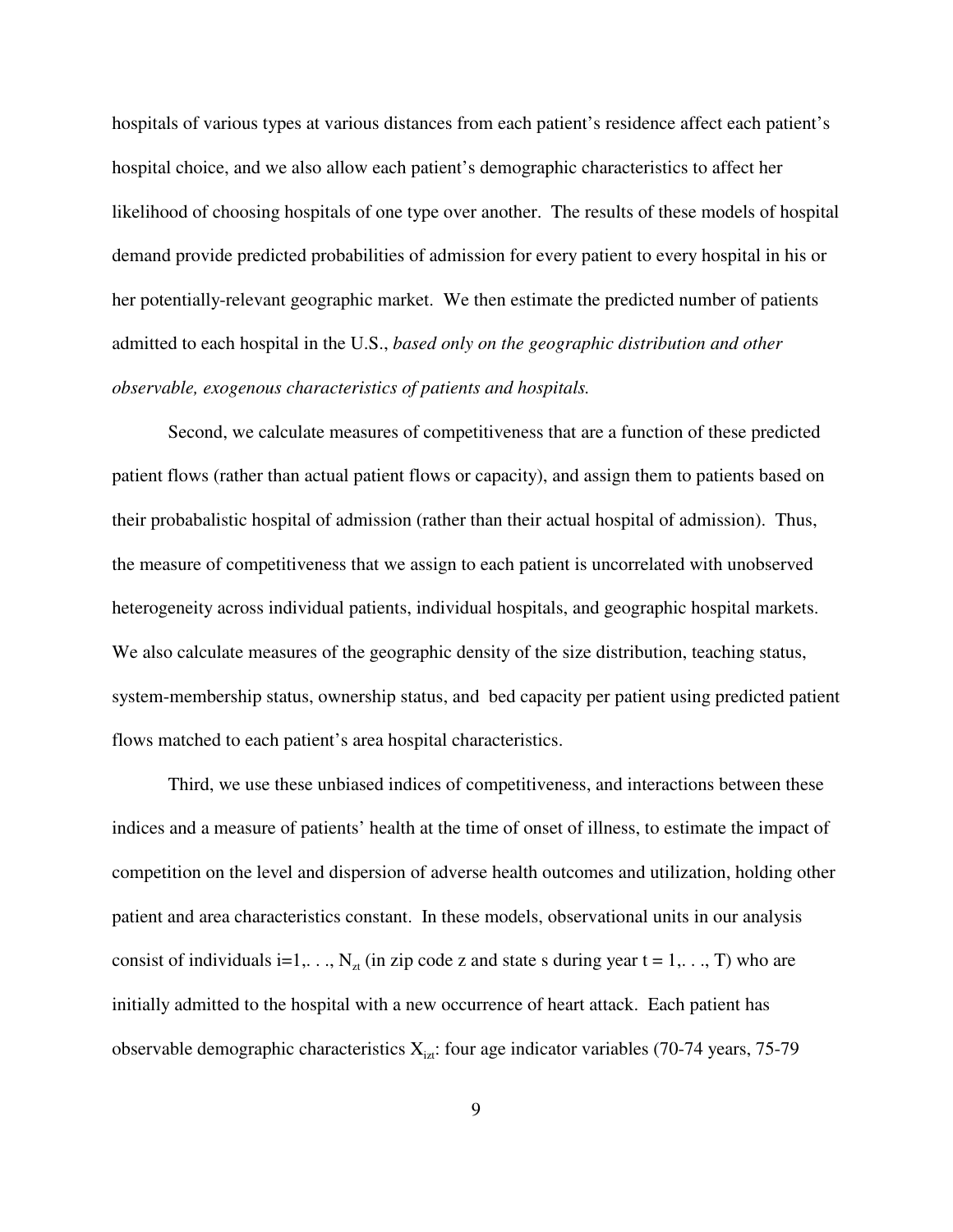years, 80-89 years, and 90-99 years; omitted group is 65-69 years), gender, and black/nonblack race; plus a full set of interaction effects between age, gender, and race; and interactions between year and each of the age, gender, and race indicators. Each patient has health status  $A_{iz}$ , where  $A_{izt} = 1$  if the patient was high-risk (i.e., had an acute care hospital utilization in the year prior to his/her AMI). The patient then receives treatment of aggregate intensity  $R_{izt}$ , where R is one of five measures. The patient has a health outcome  $O_{iz}$ , possibly affected by the intensity of treatment received, where a higher value denotes a more adverse outcome (O is binary in all of our outcome models).

We match to each patient by zip code and year several measures of the hospital market environment that have been shown to affect treatment and quality of care: the competitiveness of zip code z's hospital market at time t ( $HHI_{\tau}$  = whether z was in the top or middle quartiles of the distribution of HHIs of predicted patient flows), and whether z had above the median density of patients admitted to large hospitals, teaching hospitals, hospitals that were members of multi-hospital systems, for profit versus nonprofit hospitals, and public versus nonprofit hospitals at time t  $(J_{zt})$ . To measure market size and isolate the effects of competition-induced dispersion from the effects of market-size-induced dispersion, we calculate each zip code's bed capacity and population at time t ( $K_{zt}$  and  $P_{zt}$ ). In the presence of fixed costs, larger markets support a greater number of firms, which can lead to an observed positive correlation between variety and competitiveness even in the absence of any causal effect (see Berry and Waldfogel 1999 for discussion of these models).

We estimate linear models of outcome and utilization effects as a function of 5-digit zip-code and year-fixed-effects ( $\alpha_z$  and  $\theta_t$ ); demographic characteristics ( $X_{iz}$ ); health status ( $A_{iz}$ );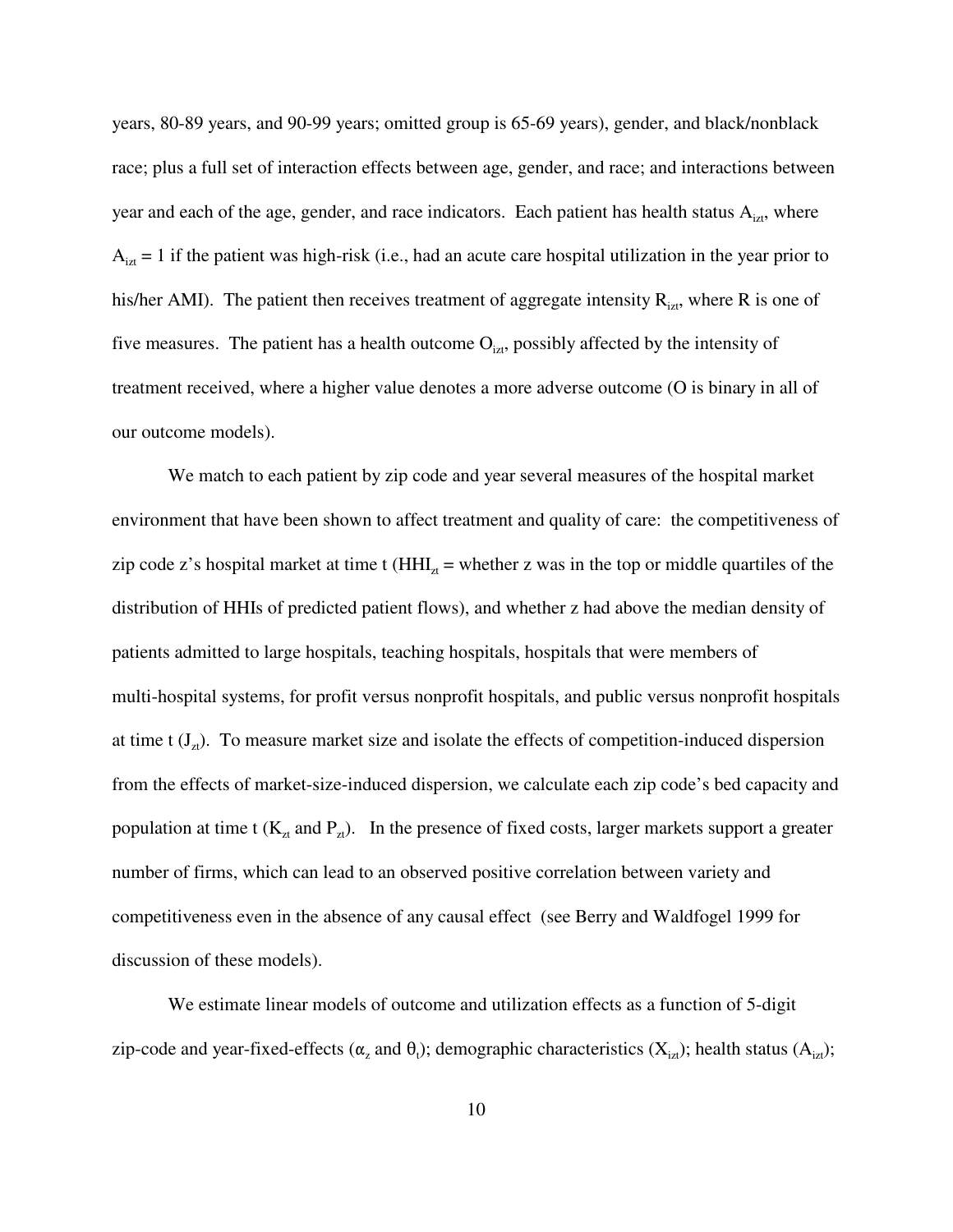competitiveness  $(HHI<sub>zt</sub>)$ ; size, teaching, system, and ownership status distribution of area hospitals ( $J_z$ ); and bed capacity and population at time t ( $K_{zt}$  and  $P_{zt}$ ). We allow the effect of market environment to vary depending on the individual's health status  $A_{izt}$ :

$$
\begin{aligned} \ln(R_{izt}) &= \alpha_z + \theta_t + X_{izt}\phi + A_{izt}\Phi + I(A_{izt} = 0)^* (HHI_{zt}\beta + J_{zt}\gamma + K_{zt}\delta + P_{zt}\eta) \\ I(A_{izt} = 1)^* (HHI_{zt}\beta^A + J_{zt}\gamma^A + K_{zt}\delta^A + P_{zt}\eta^A) + \epsilon_{izt}, \end{aligned} \tag{1}
$$

where  $R_{iz}$  is total hospital expenditures, acute care hospital expenditures, nonacute care hospital expenditures, acute care hospital days, or nonacute care hospital days;  $O_{izt}$  is readmission for AMI within 1 year, readmission for heart failure within 1 year, or mortality within 1 year; I(.) is the indicator function; and  $\epsilon_{\text{izt}}$  is an independently-distributed error term, with  $E(\epsilon_{\text{izt}} | ...)=0$ .

#### I**II. Results**

Table 1 presents trends in the distribution of Medicare expenditures and health outcomes for high-risk and low-risk patients. The fraction of patients whom we classify as high-risk ranges from 31.3 percent in 1985 (= 49441 / (108626 + 49441)) to 28.5 percent in 1996 (=44337 / (111370 + 44337)). Our proxy for health is strongly positively correlated with age and subsequent rates of adverse outcomes. High-risk patients are older, almost twice as likely to be readmitted with heart failure in the year after their AMI, and fully 14.7 percentage points more likely to die in the year after AMI (on a sample average mortality of 36.6 percent).

Although variation in utilization between high-risk and low-risk patients has risen over time in some dimensions, it has fallen in others. In particular, although the gap between the number of days spent in an acute care hospital in the year after AMI by high-risk versus low-risk patients rose from 21.3 to 27.1 percent, the gap between the total expenditures for a high-risk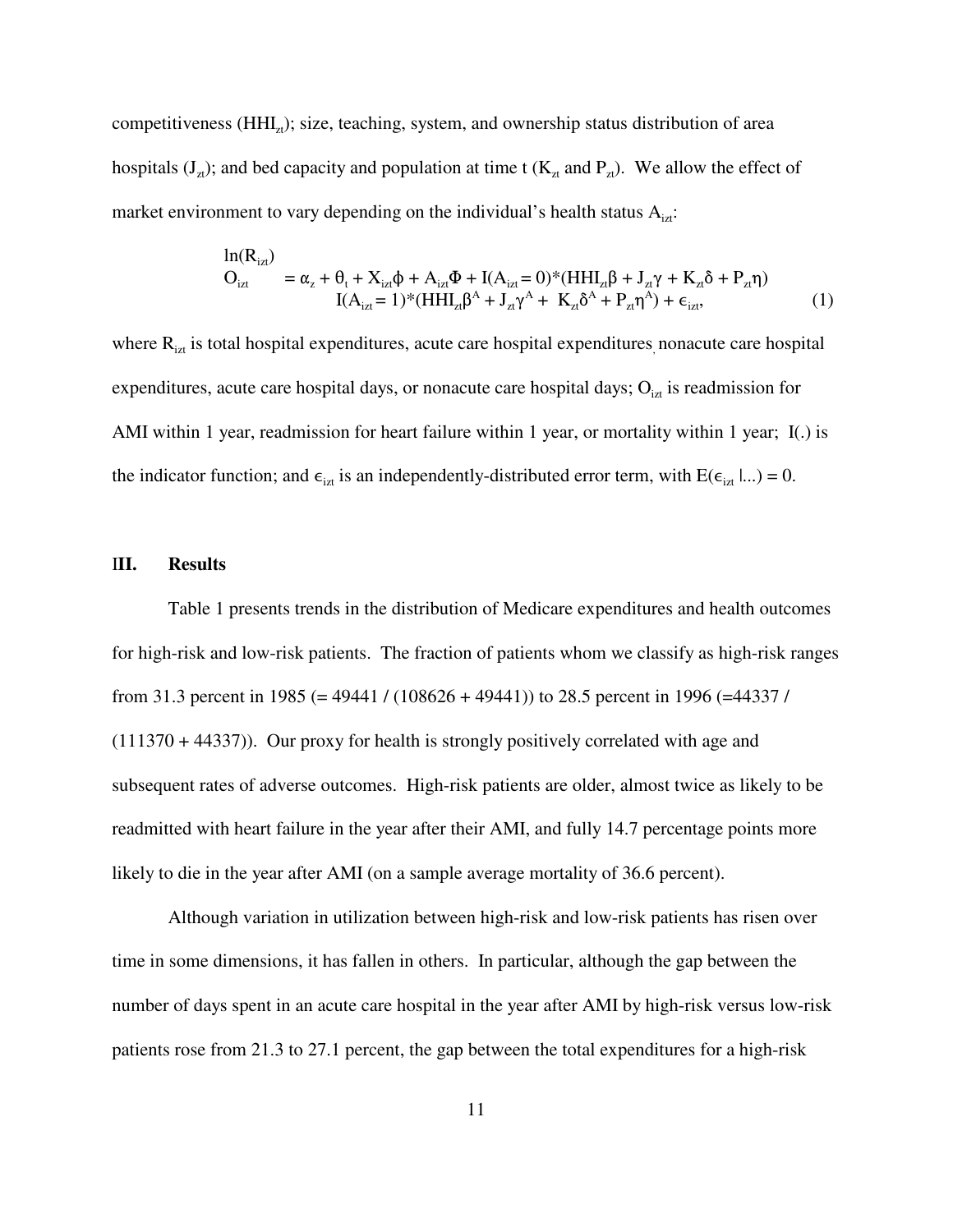versus a low-risk patient fell from 12.5 to 8.3 percent. This shrinking of the high-risk versus low-risk expenditure gap is composed of a shrinking of the gap between the acute care expenditures of high-risk versus low-risk patients (in dollar terms, from \$1,615 (=\$15,270 - \$13,655) to \$908 (=\$20,375 - \$19,467)) and an expansion of the gap between the nonacute care expenditures (in dollar terms, from  $$80$  (= $$179 - $119$ ) to  $$848$  (= $$2,452 - $1,604$ )) of the highrisk versus the low-risk.

Table 2 presents estimates of equation (1), the effects of competitiveness and other market characteristics on treatment intensity and health outcomes, allowing the effect of market environment to vary depending on the individual's health  $A_{izt}$ . The first row of Table 2 confirms that prior-year acute care hospital utilization is strongly positively correlated with subsequent intensity of treatment and rates of adverse outcomes. Holding constant their demographic characteristics, area fixed-effects, and other market characteristics, high-risk AMI patients have approximately 8.3 percent higher inpatient expenditures, 9.8 percent more inpatient days, 1.4 percentage points higher rates of readmission for AMI, 4.8 percentage points higher rates of readmission for heart failure, and almost 11 percentage points higher one-year mortality in the year after their AMI than their low-risk counterparts.

The top panel of Table 2 shows that less-competitive markets have higher expenditures for low-risk patients but not significantly better quality of care. Among the approximately 70 percent of patients who are low-risk, total hospital expenditures in the year after AMI were approximately 1.3 percent higher in the least-competitive as compared to the most-competitive hospital markets; living in a moderately-competitive market (the middle two quartiles of HHIs) leads to almost as large of an effect on expenditures. The effect is present in both acute and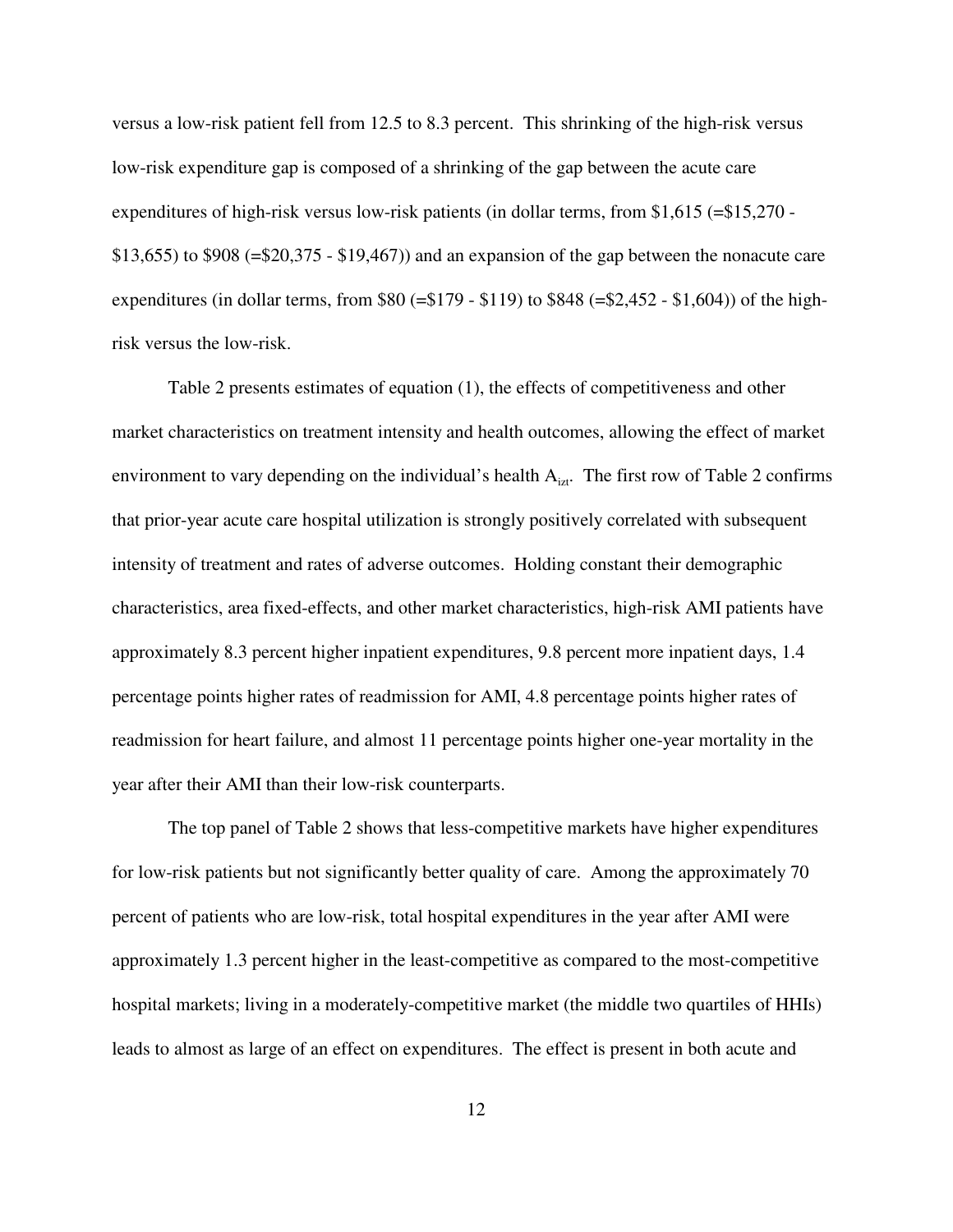nonacute care settings, although substantially larger in percentage terms in nonacute care. Effects of competition on outcomes are extremely small and statistically insignificant.

The bottom panel of Table 2 shows that less-competitive markets have lower expenditures on and lower quality of care for high-valuation patients. Total hospital expenditures in the year after AMI were approximately 1.2 percent lower in the least-competitive quartile of hospital markets, as compared to all other markets. This effect is exclusively due to an decrease in acute care; providers in the least-competitive markets actually supply slightly more nonacute care. In addition, competition has large and statistically significant outcome consequences. Patients in the least-competitive hospital markets experience .82 percentage points higher one-year mortality than do patients in the most-competitive markets; this effect is smaller but still significant for patients in moderately-competitive markets.

These effects are substantial. In competitive markets, the difference in expenditures between high-risk and low-risk patients is approximately 2.5 percent higher (=1.235 - (-1.274)) than in uncompetitive markets; competition, then, expands the high-risk versus low-risk difference in expenditures by almost one-third (on a base of 8.3 percent in 1996, table 1B). In competitive markets, the difference in mortality between high-risk and low-risk patients is .60 percentage points lower  $(=-.822 - (-.221))$  than in concentrated markets. In this context, competition shrinks the high-risk versus low-risk difference in mortality by approximately 4 percnet (on a base of 14.7 percentage points in 1996, table 1B). However, these extra survivors may be in marginal health: rates of readmission with cardiac complications are significantly higher in more-competitive hospital markets. This qualification should be interpreted with some caution, since readmission rates measure health outcomes only imperfectly: they represent a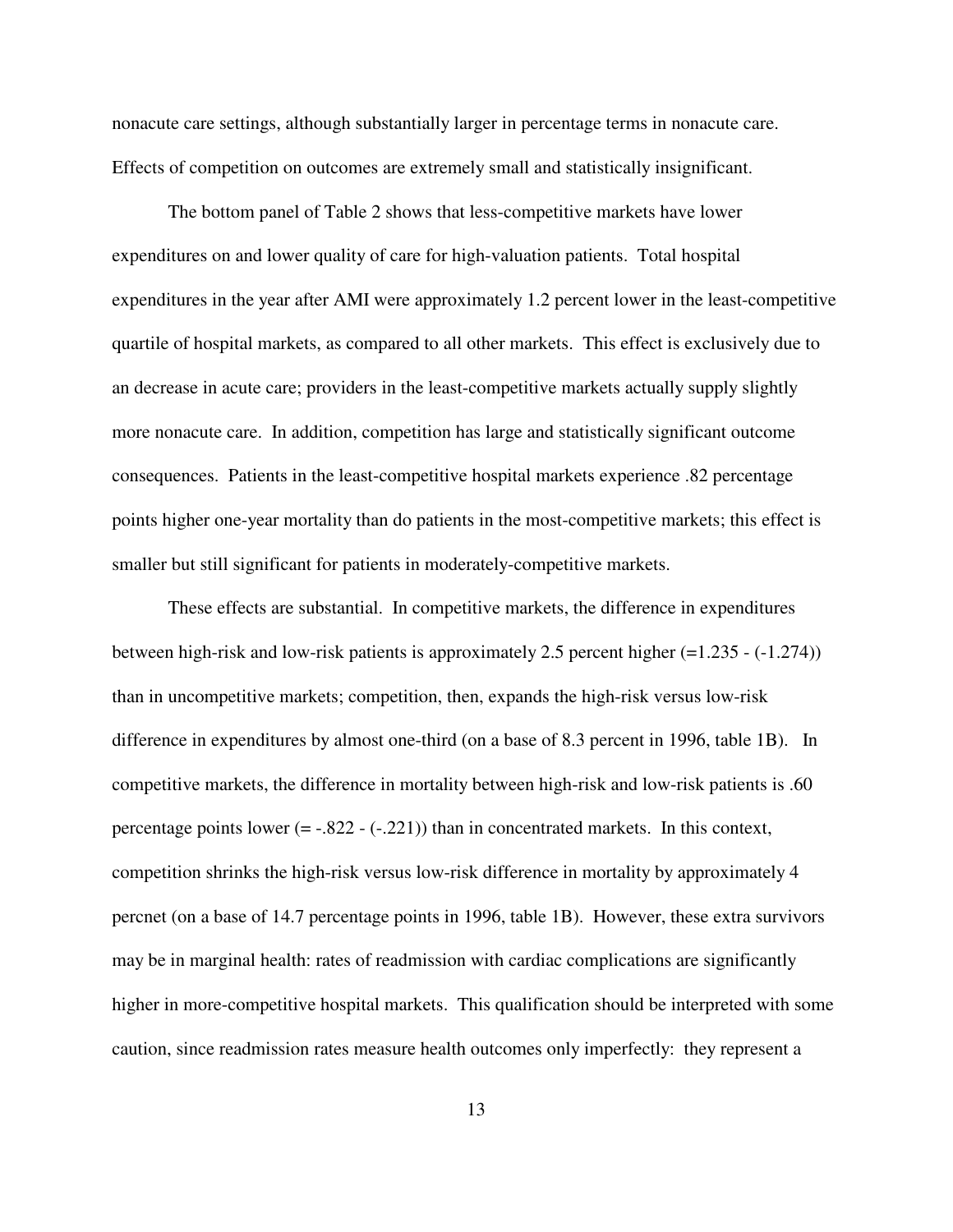combination of the effect of competition on health and the effect of competition on hospital utilization conditional on health.

Other market characteristics affect both quality and expenditures. Most importantly, patients from areas with a high density of teaching hospitals have better health outcomes, regardless of their health status on admission. Low-risk patients from high-teaching-hospital areas have .37 percentage points lower mortality, and no higher rates of readmission with cardiac complications; high-risk patients from these areas have approximately the same mortality advantage, although they do suffer from higher complications rates. For low-risk patients, this quality advantage is achieved without any increase in expenditures; for high-risk patients, it is associated with an approximately 1.6 percent increase in total expenditures.

Hospital ownership affects medical expenditures, but not quality of care. For both highrisk and low-risk patients, areas with an above-median density of public hospitals provide more acute but less nonacute care; conversely, areas with an above-median density of private for-profit hospitals provide more nonacute but less acute care.

Areas with a high density of large hospitals provide more acute care to low-risk patients, but less acute (as measured in days) and less nonacute care to high-risk patients. For high-risk patients, this hospital-size-induced reduction in care has important outcome implications -- .44 percentage points higher mortality. Areas with a high density of system hospitals provide both less acute and less nonacute care to low-risk patients, but less acute and more nonacute care to high-risk patients. For low-risk patients, this hospital-system-induced reduction in care has small but statistically significant outcome implications – .15 percentage points higher rates of readmission with heart failure.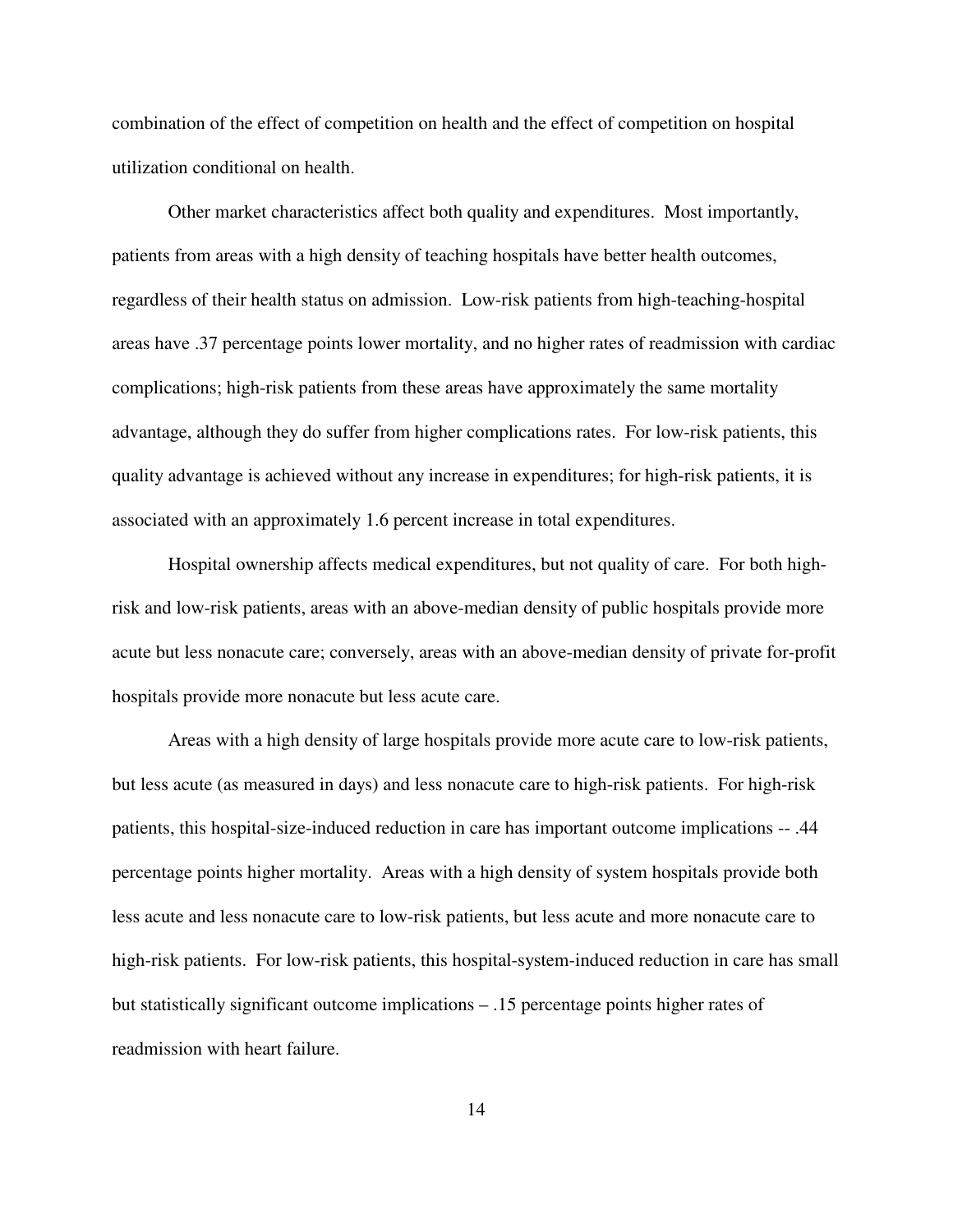These estimated effects of competition and other market characteristics are not simply due to market size. The models underlying the estimates in table 2 control for both area bed capacity and population. Estimates of the effects of capacity and population are consistent with earlier work (Kessler and McClellan 2000), which finds that higher levels of bed capacity per patient (approximately equal to the difference between the coefficients on capacity and population from table 2) lead to significantly higher levels of expenditures, lower rates of cardiac complications, and higher rates of mortality.

#### **III. Conclusion**

Assessing the role of vertical differentiation in markets for hospital services is an important special case of a difficult general problem in industrial organization. Economic theorists have developed numerous models of the effects of competition on the distribution of qualities in a market, but the conclusions of these models are extremely sensitive to their underlying assumptions. More recently, empirical researchers have begun to investigate the consequences of competition for variety generally (see the literature review in Berry and Waldfogel 2003), but data limitations have made explicit welfare conclusions difficult (with some important exceptions, such as Berry and Waldfogel 1999). Because objective measures of health outcomes, such as mortality, are available in observational data bases, markets for health care provide an ideal case for study of this issue.

In this paper, we investigate the effects of competition on the level and dispersion of quality and expenditures with longitudinal data on virtually all non-rural elderly fee-for-service Medicare beneficiaries with a new occurrence of a heart attack (AMI) in 1985-1996. Our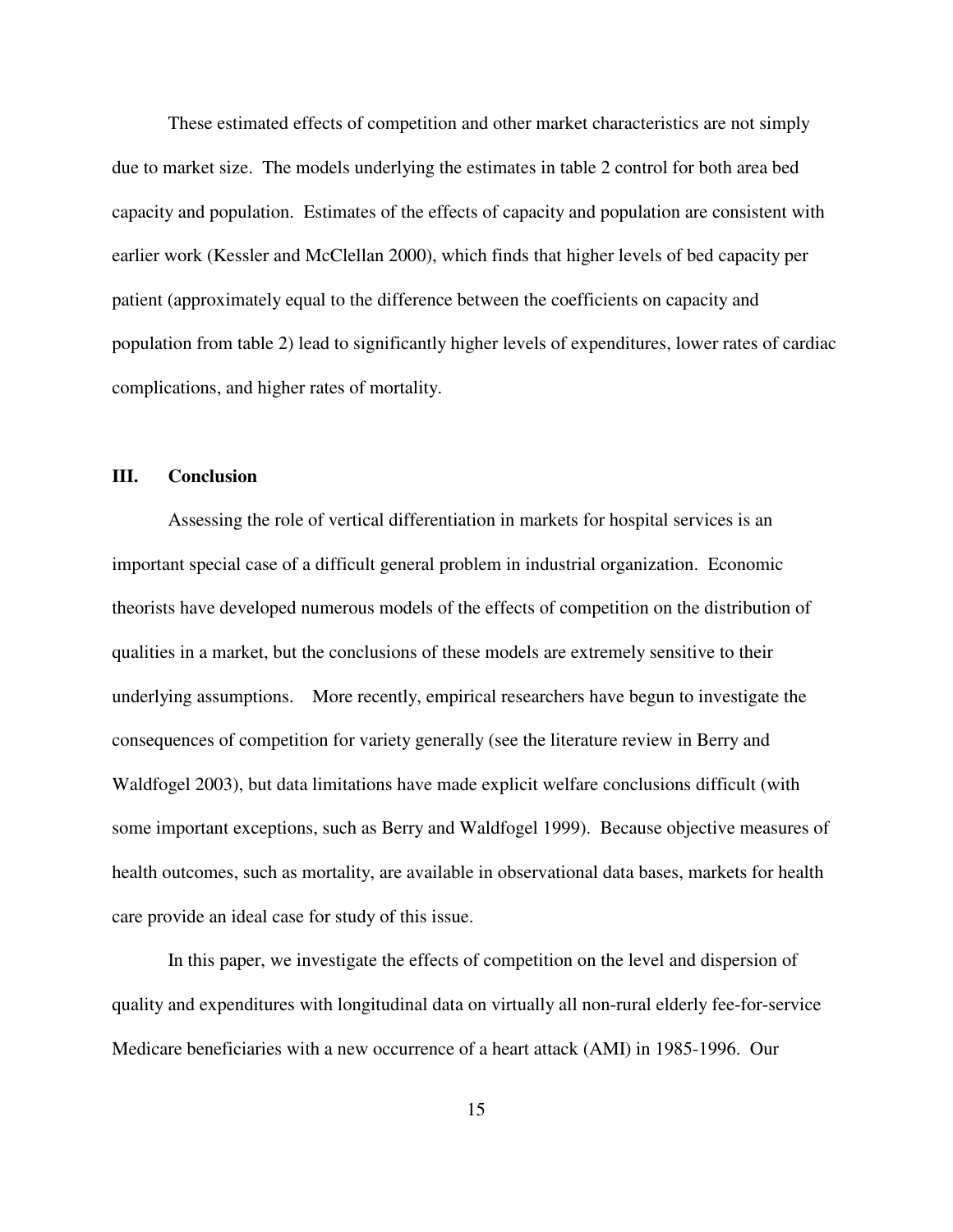measure of dispersion is the difference in quality and cost between patients who have different severities of illness, and hence different valuations of quality, but are otherwise demographically and locationally similar. We separate patients into a low-risk or low-valuation and a high-risk or high-valuation group based on the presence of acute care hospital utilization in the year prior to AMI (approximately 30 percent of elderly AMI patients have prior-year hospital utilization); we control for patient characteristics, the characteristics of area hospital markets, and area fixedeffects.

We find that low-risk patients in less-competitive markets receive more intensive treatment than in more-competitive markets, but have statistically similar health outcomes. In contrast, high-risk patients in less-competitive markets receive less intensive treatment than in more-competitive markets, and have significantly worse health outcomes. Since this competition-induced increase in variation in expenditures is, on net, expenditure-decreasing and outcome-beneficial according to the estimates in Table  $2<sup>3</sup>$ , we conclude that it is welfareenhancing.

These findings are inconsistent with conventional models of vertical differentiation, although they can be accommodated by more recent models. In conventional models, firms try to relax price competition though differentiation. This implies that oligopoly hospitals lower the quality of care for low-valuation patients in order to be able to charge their high-valuation counterparts more, leading less-competitive markets in general to have greater variation in

<sup>&</sup>lt;sup>3</sup>Based on 1996 average total hospital expenditures of (Table 1B), more concentrated markets lead to expenditure increases (decreases) of approximately \$274 per low-risk (high-risk) patient  $(274 = .013*21,070 = .012*22,827)$ , which implies an aggregate expenditure increase of approximately \$110 per patient  $(110 = .7 * 274 - .3 * 274)$ .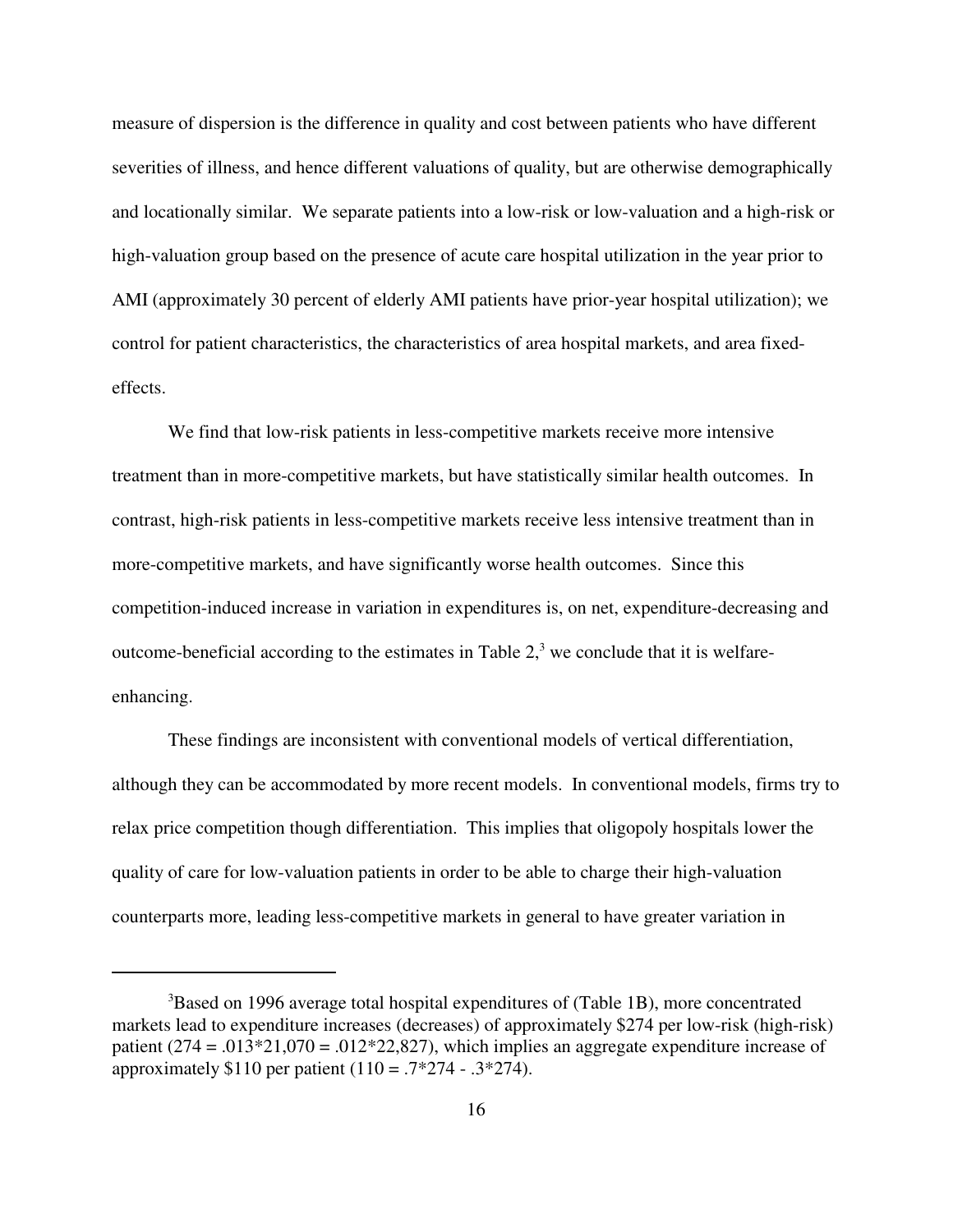quality and expenditures. But empirically, oligopoly hospitals offer a lower quality of care for high-risk patients at lower cost, and offer their low-risk patients roughly the same quality at higher cost, leading less-competitive markets to have less variation in quality and cost.

The intuition in Anderson and De Palma (2001) explains how oligopoly could lead to lower levels of quality without an increase in its dispersion. Suppose that all hospitals were high-quality, and that this were optimal. If one hospital switched to being low-quality, both its revenues and costs would decline, but the remaining high-quality firms would raise their prices in the sub-game equilibrium, because of the decrease in competition. This secondary effect increases the low-quality hospital's profits since low- and high-quality goods are substitutes. Because the private decline in the profits of the switcher would be smaller than the social loss, it may be profitable to switch, even though it is not optimal. Since the same argument applies to all remaining firms, the level of quality could decline without an increase in its dispersion.

We find no evidence of a welfare downside to competition through increased wasteful treatment variation, as some theoretical models suggest. In addition to confirming that competition is socially beneficial on average (e.g., Kessler and McClellan 2000), we find no evidence that competition generates aggregate benefits at the expense of a subsample of patients.

If anything, bias due to endogeneity in our measure of illness severity – whether the patient had prior-year utilization – would lead us to the opposite conclusion. To the extent that competition affects utilization before the onset of illness the same way it affects post-onset utilization, higher levels of utilization in uncompetitive markets would lead marginally low-risk patients to be re-classified as high-risk (because they would be more likely to experience utilization in the year prior to their AMI). In this case, both low-risk and high-risk patients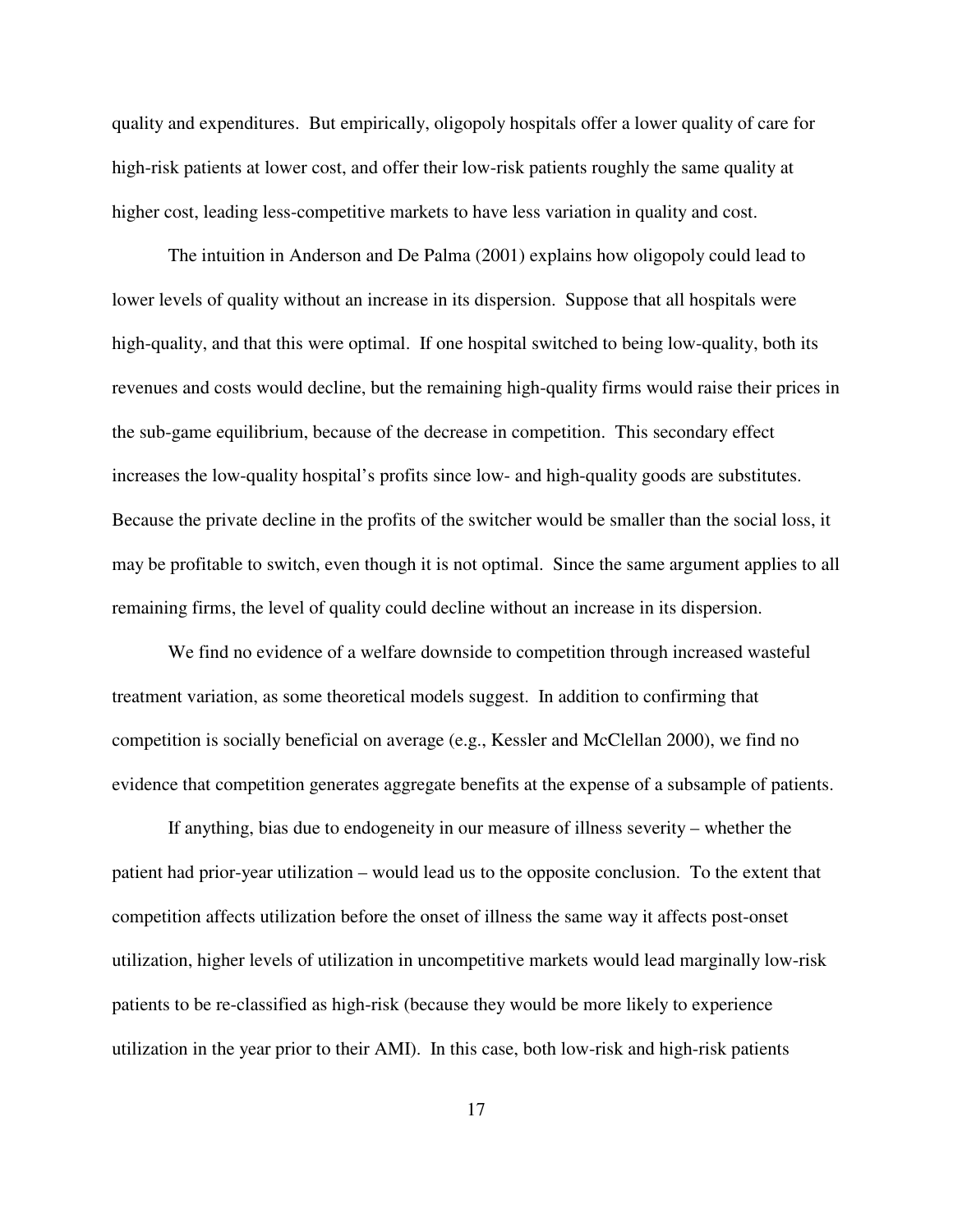would appear to have better outcomes in uncompetitive markets.

Other market characteristics also affect variation in treatment, and in turn welfare, in hospital markets. The presence of for-profit hospitals in a market, for example, leads to marketwide reductions in various measures of the average level of treatment intensity, but no significant aggregate or differential (between high-risk and low-risk patients) increases in rates of adverse health outcomes. How competition and other market characteristics interact to affect variation in cost and quality, in a model with both horizontal and vertical differentiation, is an important topic for further study.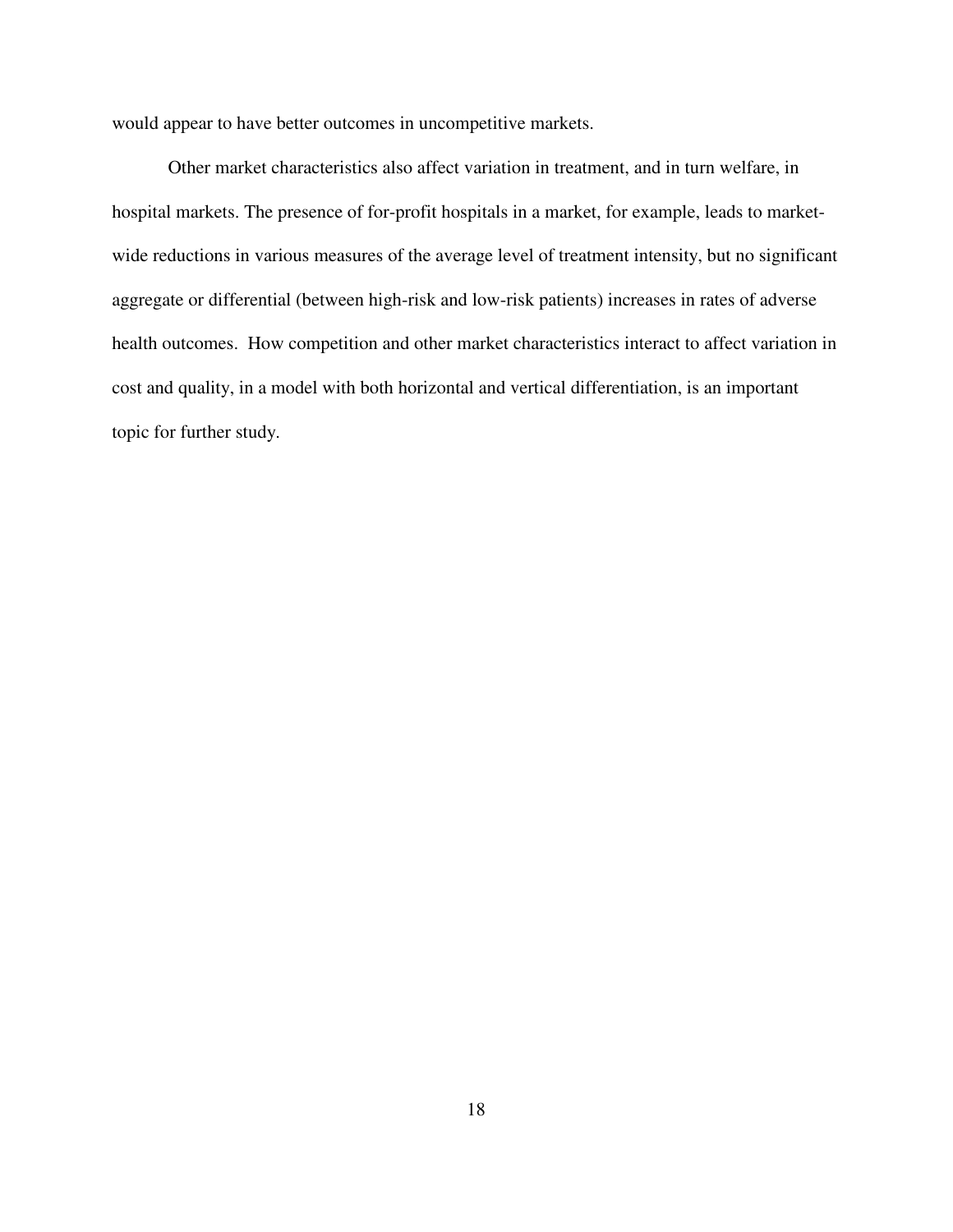## **References**

Acharyya, Rajat, 1998, "Monopoly and product quality: Separating or pooling menu?" Economics Letters 61: 187-94.

Anderson, Simon P. and Andre De Palma, "Product Diversity in Asymmetric Oligopoly: Is the Quality of Consumer Goods Too Low?" The Journal of Industrial Economics 49: 113-35.

Berry, Steven T. and Joel Waldfogel, 1999, "Free Entry and Social Inefficiency in Radio Broadcasting," RAND Journal of Economics 30: 397-420.

\_\_\_\_\_, 2003, "Product Quality and Market Size," draft.

Capps, Cory, David Dranove, and Mark Satterthwaite, 2003, "Competition and Market Power in Option Demand Markets," RAND Journal of Economics 34: 737-763.

Fisher, Elliot S. et al., 2003, "The Implications of Regional Variations in Medicare Spending, Part I: The Content, Quality, and Accessibility of Care," Annals of Internal Medicine 138(4): 273-87.

Gabszewicz, J. and J.-F. Thisse, 1980, "Entry and Exit in a Differentiated Industry,"Journal of Economic Theory 22: 327-338.

Kessler, Daniel P. and Mark B. McClellan, 2000, "Is Hospital Competition Socially Wasteful?" Quarterly Journal of Economics 115: 577-615.

Kessler, Daniel P. and Mark B. McClellan, 2002, "The Effects of Hospital Ownership on Medical Productivity," RAND Journal of Economics 33: 488-506.

Madison, Kristin, "The Relationship Between Multihospital System Membership and Treatments, Costs, and Outcomes of Medicare Patients with Acute Myocardial Infarction." Ph.D. Thesis, Stanford University, 2001.

Shaked, Ariel and J. Sutton, 1982, "Relaxing Price Competition through Product Differentiation," Review of Economic Studies 49: 3-13.

Tay, Abigail, 2003, "Assessing Competition in Hospital Care Markets: the Importance of Accounting for Quality Differentiation," RAND Journal of Economics 34: 786-814.

Tirole, Jean, 1989, The Theory of Industrial Organization, MIT Press.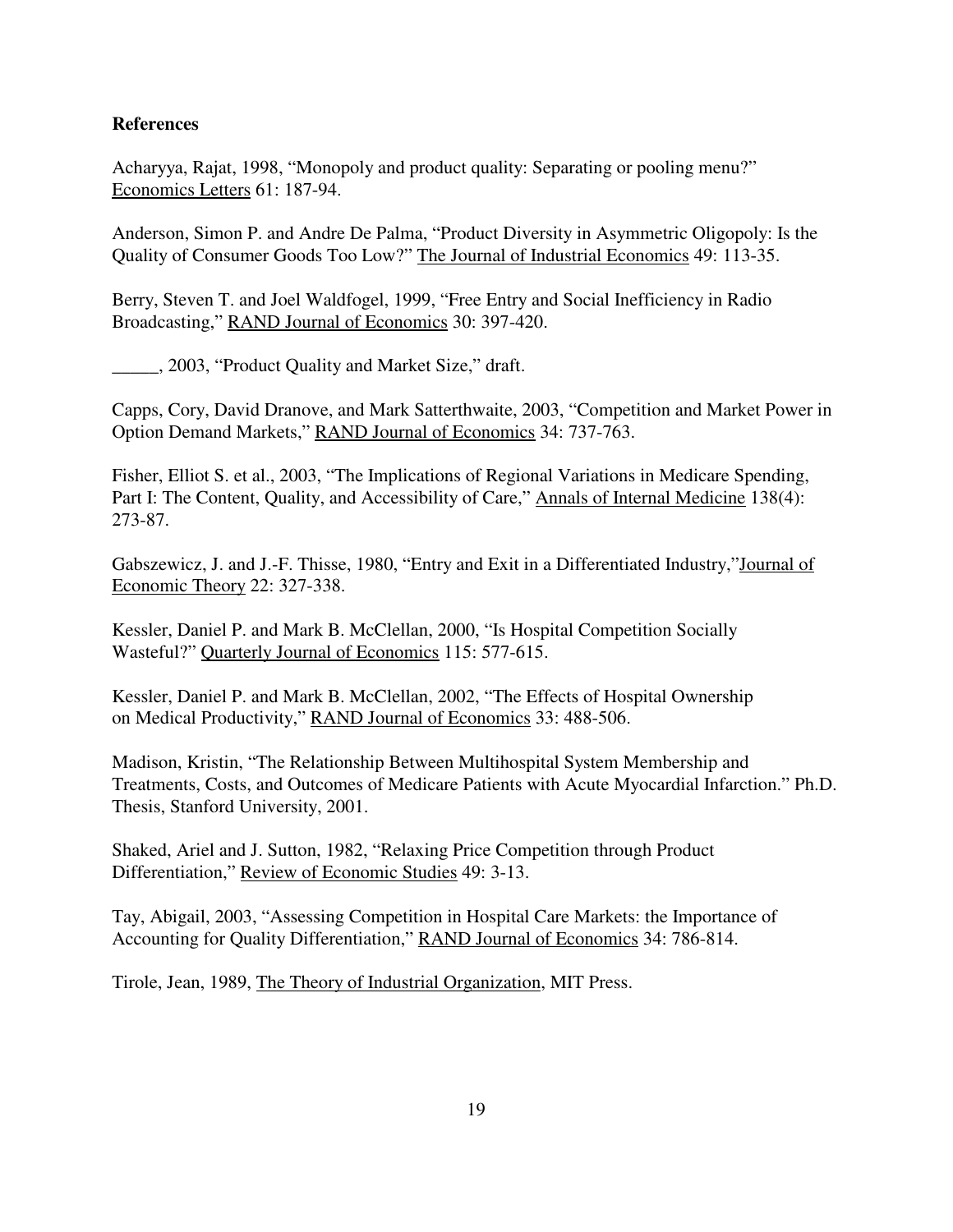|                                               |           | 1985      |            | 1996      |           |            |  |
|-----------------------------------------------|-----------|-----------|------------|-----------|-----------|------------|--|
|                                               | low-risk  | high-risk | difference | low-risk  | high-risk | difference |  |
| AMI readmission rate in year aft AMI          | 5.4%      | 7.1%      | $1.7\%$    | 4.5%      | 6.9%      | 2.4%       |  |
| HF readmission rate in year after AMI         | $6.2\%$   | 10.9%     | $4.7\%$    | $6.8\%$   | 13.3%     | $6.5\%$    |  |
| mortality rate in year after AMI              | 36.2%     | 48.7%     | 12.5%      | 29.0%     | 43.7%     | 14.7%      |  |
| Age                                           | 75.2      | 76.8      | 2.1%       | 76.6      | 78.1      | 2.0%       |  |
| <b>Black</b>                                  | 5.3%      | $6.3\%$   | $1.0\%$    | 5.9%      | 8.2%      | $2.3\%$    |  |
| Female                                        | 47.9%     | 53.4%     | 5.5%       | 49.1%     | 54.7%     | 5.6%       |  |
| Total hospital expenditures                   | \$13,733  | 15,447    | 12.5%      | \$21,070  | \$22,827  | 8.3%       |  |
| In year after AMI $(1993 \text{ } \text{\$})$ | (12, 412) | (15,095)  |            | (20, 785) | (22,626)  |            |  |
| Acute expenditures                            | \$13,655  | \$15,270  | 11.8%      | \$19,467  | \$20,375  | $4.7\%$    |  |
| In year after AMI $(1993 \text{ } \text{\$})$ | (12, 238) | (14,905)  |            | (18,706)  | (19,967)  |            |  |
| Acute days                                    | 16.8      | 20.4      | 21.3%      | 13.3      | 16.9      | 27.1%      |  |
| In year after AMI                             | (15.3)    | (19.5)    |            | (12.9)    | (16.6)    |            |  |
| Nonacute expenditures                         | \$119     | \$179     | 50.4%      | \$1,604   | \$2,452   | 52.9%      |  |
| In year after AMI $(1993 \text{ } \text{\$})$ | (1,224)   | (1,276)   |            | (5,874)   | (7, 128)  |            |  |
| Nonacute days                                 | 2.0       | 2.7       | 32.3%      | 4.7       | 6.8       | 44.7%      |  |
| In year after AMI                             | (10.0)    | (12.8)    |            | (13.4)    | (16.9)    |            |  |
| N                                             | 108,626   | 49,441    |            | 111,370   | 44,337    |            |  |

# **Table 1: Descriptive Statistics of Patients**

Notes: Standard deviations in parentheses. For 1985, number of patients = 158,067, number of zip codes = 7,048; for 1996, number of patients =  $155,707$ , number of zip codes =  $7,814$ .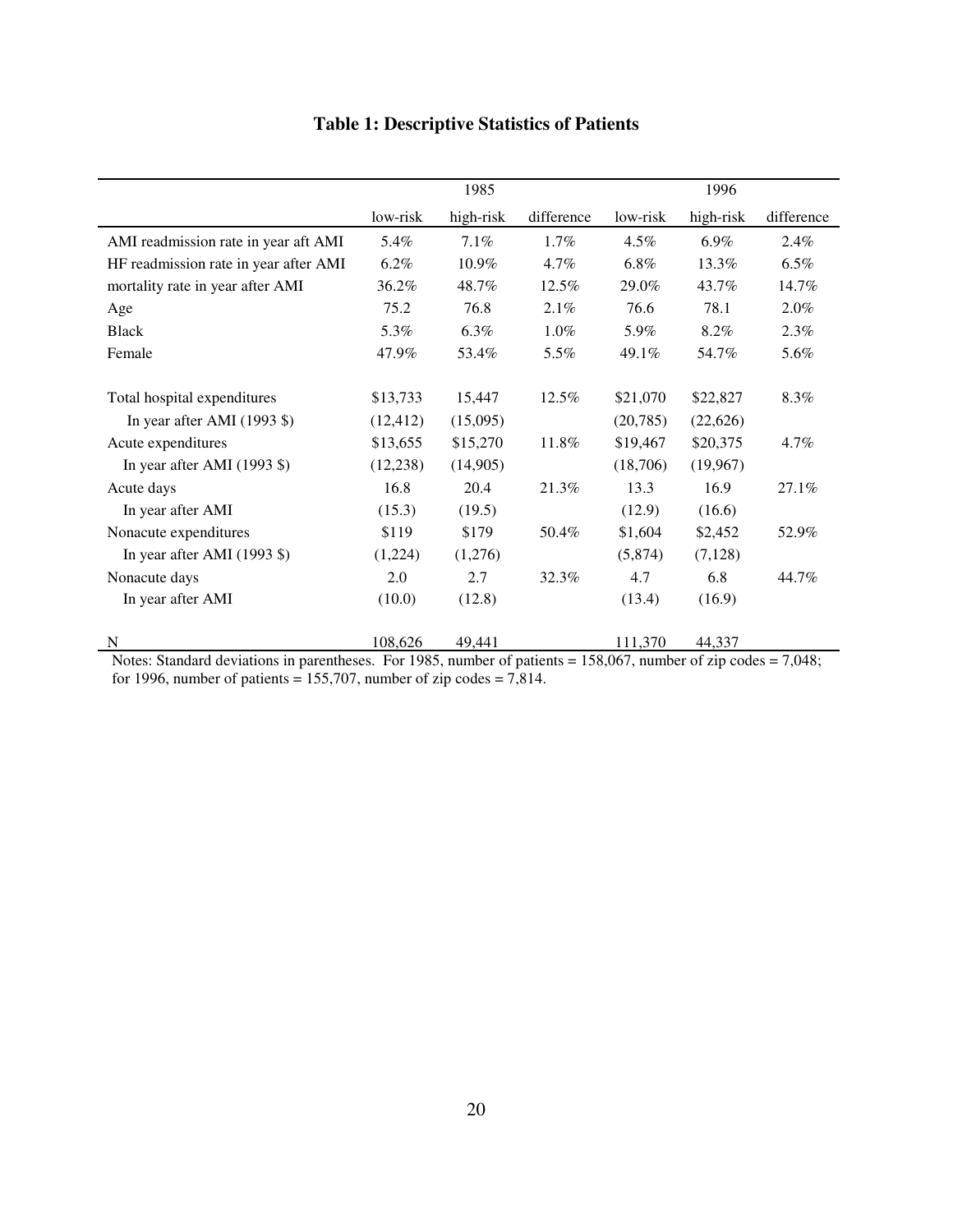|                                                                                | Dependent Variable                    |                       |                                  |                             |                                      |                               |                           |                     |  |
|--------------------------------------------------------------------------------|---------------------------------------|-----------------------|----------------------------------|-----------------------------|--------------------------------------|-------------------------------|---------------------------|---------------------|--|
|                                                                                | ln(total<br>hospital<br>expenditures) | ln(acute<br>expends)  | ln(acute<br>days in<br>hospital) | ln(nonacu<br>te<br>expends) | In(nonacute)<br>days in<br>hospital) | AMI<br>readmit<br>w/in 1 year | HF readmit<br>w/in 1 year | dead w/in<br>1 year |  |
| High-risk at onset of illness                                                  | 8.324**                               | 7.088**               | $9.845**$                        | 31.083**                    | $11.525**$                           | $1.366**$                     | 4.829**                   | 10.968**            |  |
|                                                                                | (0.713)                               | (0.714)               | (0.784)                          | (1.770)                     | (0.668)                              | (0.180)                       | (0.221)                   | (0.368)             |  |
| Effects of competition and area hospital characteristics for low-risk patients |                                       |                       |                                  |                             |                                      |                               |                           |                     |  |
| Very concentrated hospital market                                              | $1.274**$                             | $1.055**$             | 0.555                            | 7.219**                     | $2.353**$                            | $-0.014$                      | 0.071                     | 0.221               |  |
| (Top quartile of HHIs)                                                         | (0.525)                               | (0.526)               | (0.577)                          | (1.303)                     | (0.492)                              | (0.132)                       | (0.162)                   | (0.281)             |  |
| Concentrated hospital market                                                   | $0.955**$                             | $0.803**$             | $-0.031$                         | $4.375**$                   | 1.258**                              | $-0.101$                      | 0.000                     | $-0.083$            |  |
| (Middle two quartiles of HHIs)                                                 | (0.382)                               | (0.382)               | (0.420)                          | (0.947)                     | (0.657)                              | (0.096)                       | (0.118)                   | (0.197)             |  |
| Above median density of                                                        | $0.666**$                             | $0.692**$             | 0.101                            | $-0.779$                    | $-0.218$                             | 0.074                         | $-0.011$                  | 0.039               |  |
| large hospitals [median $= .220$ ]<br>Above median density of                  | (0.319)<br>$-1.320**$                 | (0.319)<br>$-1.398**$ | (0.351)<br>0.292                 | (0.792)<br>2.938**          | (0.299)<br>1.484**                   | (0.080)<br>0.057              | (0.099)<br>0.170          | (0.165)<br>0.093    |  |
| for-profit/non-profit [median = .012]<br>Above median density of               | (0.381)<br>$0.833**$                  | (0.382)<br>$0.956**$  | (0.419)<br>$-0.006$              | (0.947)<br>$-1.632*$        | (0.357)<br>$-0.216$                  | (0.096)<br>0.028              | (0.118)<br>0.006          | (0.197)<br>0.213    |  |
| public/non-profit [median = .029]                                              | (0.354)                               | (0.354)               | (0.389)                          | (0.879)                     | (0.332)                              | (0.089)                       | (0.109)                   | (0.183)             |  |
| Above median density of                                                        | $-0.031$                              | $-0.186$              | $-0.640*$                        | $3.352**$                   | $0.846**$                            | $-0.055$                      | 0.038                     | $-0.365**$          |  |
| teaching hospitals [median $= 141$ ]                                           | (0.302)                               | (0.303)               | (0.332)                          | (0.750)                     | (0.283)                              | (0.076)                       | (0.094)                   | (0.156)             |  |
| Above median density of                                                        | $-1.335**$                            | $-1.225**$            | $-0.748**$                       | $-1.377**$                  | $-0.334$                             | $-0.063$                      | $0.149*$                  | $-0.136$            |  |
| system hospitals [median = .525]                                               | (0.262)                               | (0.262)               | (0.288)                          | (0.649)                     | (0.245)                              | (0.066)                       | (0.081)                   | (0.135)             |  |
| Bed capacity                                                                   | $0.047**$                             | $0.051**$             | $0.038**$                        | $-0.060**$                  | $-0.020**$                           | $-0.002**$                    | 0.001                     | 0.000               |  |
|                                                                                | (0.003)                               | (0.003)               | (0.004)                          | (0.008)                     | (0.003)                              | (0.001)                       | (0.001)                   | (0.001)             |  |
| Population (# of AMI patients)                                                 | $-0.042**$                            | $-0.040**$            | $-0.024**$                       | $-0.018$                    | 0.005                                | $0.008**$                     | 0.000                     | $-0.012**$          |  |
|                                                                                | (0.006)                               | (0.006)               | (0.007)                          | (0.016)                     | (0.006)                              | (0.002)                       | (0.002)                   | (0.003)             |  |

#### **Table 2: Effects of Hospital Market Competitiveness and Area Density of Hospital Characteristics on Medicare Utilization and Health Outcomes of AMI Patients, 1985-1996, Allowing Effects to Vary for Patients Who are High-risk and Low-risk at the Onset of Illness**